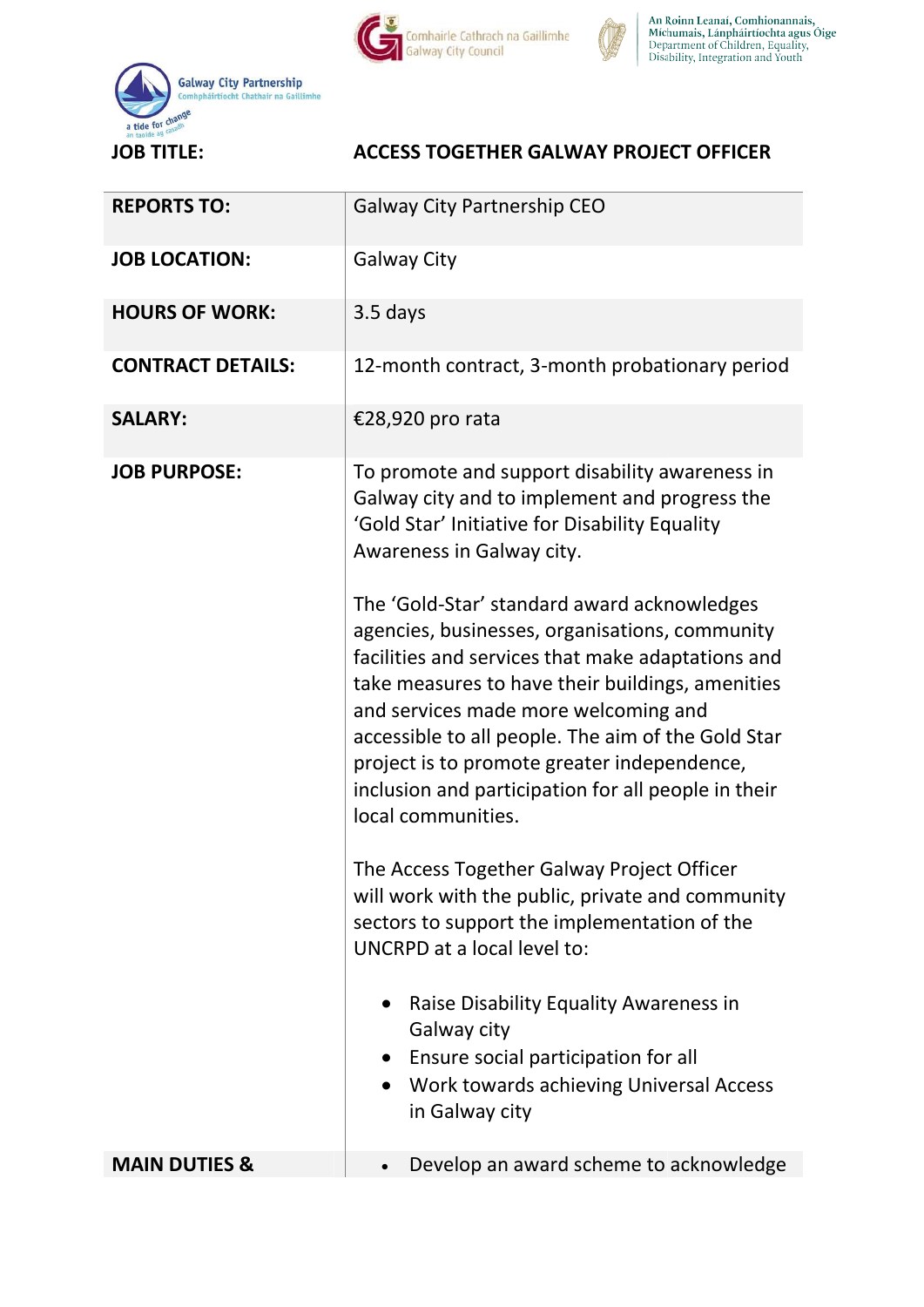

Comhairle Cathrach na Gaillimhe



An Roinn Leanaí, Comhionannais,<br>Míchumais, Lánpháirtíochta agus Óige<br>Department of Children, Equality,<br>Disability, Integration and Youth

| a tide for change<br>ag casadh |                                                                                                                                                                                                                                                                                                                                                                                                                                                                                                                                                                                                                                                                                                                                                                                                                                                                                                                                        |
|--------------------------------|----------------------------------------------------------------------------------------------------------------------------------------------------------------------------------------------------------------------------------------------------------------------------------------------------------------------------------------------------------------------------------------------------------------------------------------------------------------------------------------------------------------------------------------------------------------------------------------------------------------------------------------------------------------------------------------------------------------------------------------------------------------------------------------------------------------------------------------------------------------------------------------------------------------------------------------|
| <b>RESPONSIBILITIES:</b>       | agencies, businesses, organisations,<br>community facilities and services that<br>make adaptations and take measures to<br>have their buildings, amenities and services<br>made more welcoming and accessible to all<br>people<br>• Work with disabled people, in particular<br>Access For All network members, to ensure<br>their active involvement in the Gold Star<br>Initiative<br>Work with a Task Group to respond to<br>access barriers that disabled people face<br>on a daily basis in Galway city<br>Develop a Disability Equality Awareness<br><b>Training Resource Pack</b><br>Deliver the Gold Star Disability<br><b>Equality Awareness Training programme</b><br>Develop awareness-raising projects<br>$\bullet$<br>involving public, private and community<br>sectors<br>Work towards securing long-term funding<br>to continue the work into the future<br>Undertake any other such duties<br>appropriate to the role |
| <b>PERSON SPECIFICATION:</b>   | A relevant professional qualification (e.g.<br>Community Development and/or Health<br>Promotion, Human Rights and Advocacy)<br>A minimum of 12 months experience of<br>$\bullet$<br>working in a similar role<br>Proven ability and knowledge of disability<br>$\bullet$<br>issues<br>Knowledge of building regulations in<br>Ireland<br>Knowledge of Universal Accessibility and<br>$\bullet$<br><b>Universal Design</b><br>Knowledge of the UNCRPD and human<br>rights-based approaches<br>Knowledge of Equality Status Act,                                                                                                                                                                                                                                                                                                                                                                                                         |